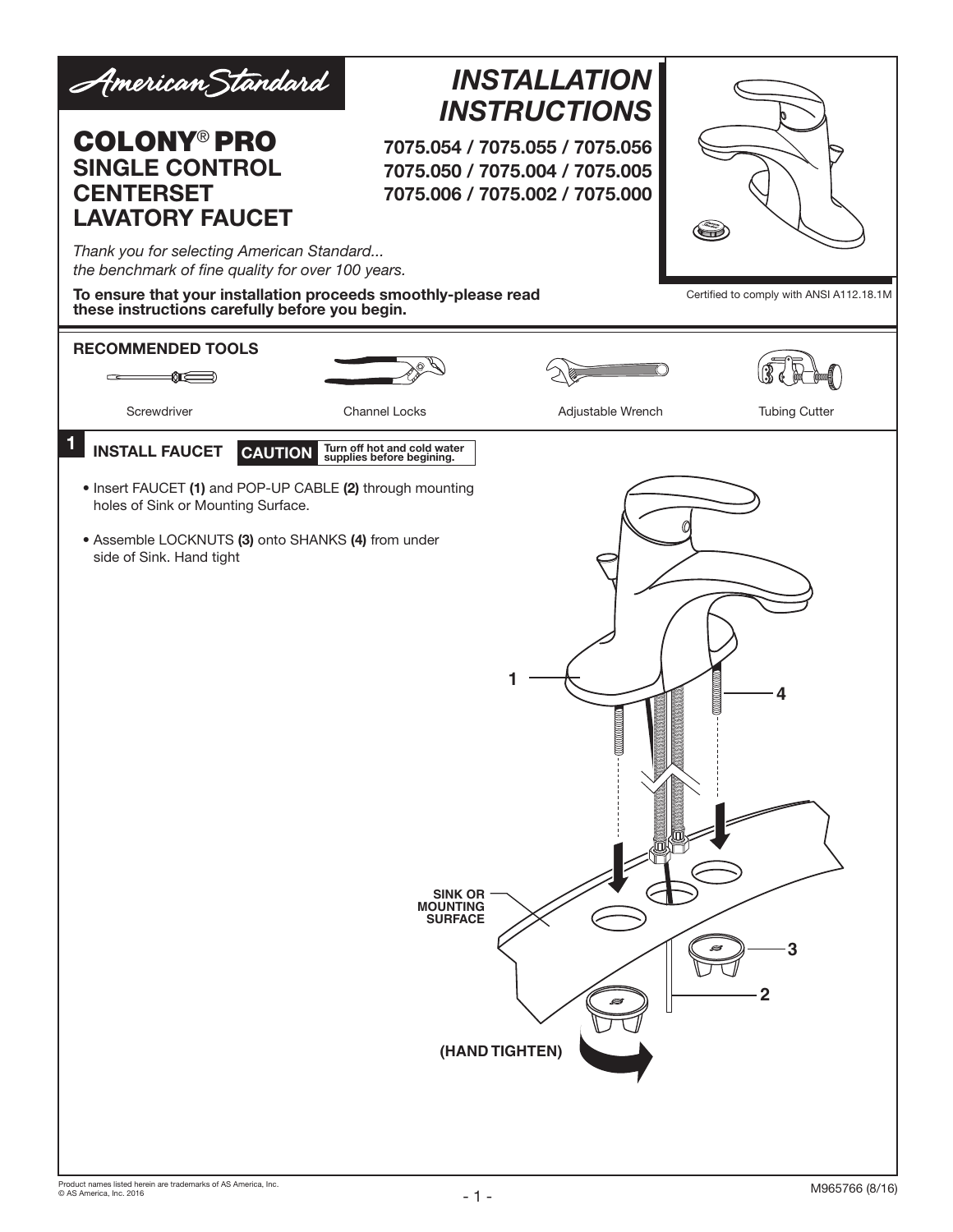#### 2 INSTALL POP-UP DRAIN

- Push TAIL PIECE (11) down into TRAP (C) (threaded end up).
- Thread LOCKNUT (5), WASHER (4) and GASKET (3) (Bevel side up) onto DRAIN BODY (10).
- Apply a bead of PUTTY (D) to underside of FLANGE (2).
- Feed DRAIN BODY (10) up through SINK (A) and thread the FLANGE (2) fully onto DRAIN BODY (10).
- Tighten LOCKNUT (5) firmly, keeping the pivot rod hole pointed towards the back of the sink.
- Assemble PIVOT ROD (9) as shown in Figure-2a. Notice the position of the CONCAVE WASHER (G).
- Insert PIVOT ROD (9) into DRAIN BODY (10) and tighten PIVOT NUT (F).
- Pull TAIL PIECE (11) up and thread tightly into DRAIN BODY (10).
- Position EXTENSION ROD (7) onto POP-UP ROD (E) and tighten THUMBSCREW (6).
- Remove one end of CLIP (8) from PIVOT ROD (9) by squeezing ENDS TOGETHER WHILE SLIDING.

**2 A**

**3 4**

**5**

**10**

**11**

**1**

 $-1-1/4"$ 

**6**

**7**

**F**

**8**

**G F**

**2a**

**9 C**

**E**

**D**

- Insert PIVOT ROD (9) into second or third hole in EXTENSION ROD (7) and reassemble CLIP (8).
- DROP STOPPER (1) into DRAIN BODY (10).
- Adjust stopper height by repositioning EXTENSION ROD (7) and tightening THUMBSCREW (6).

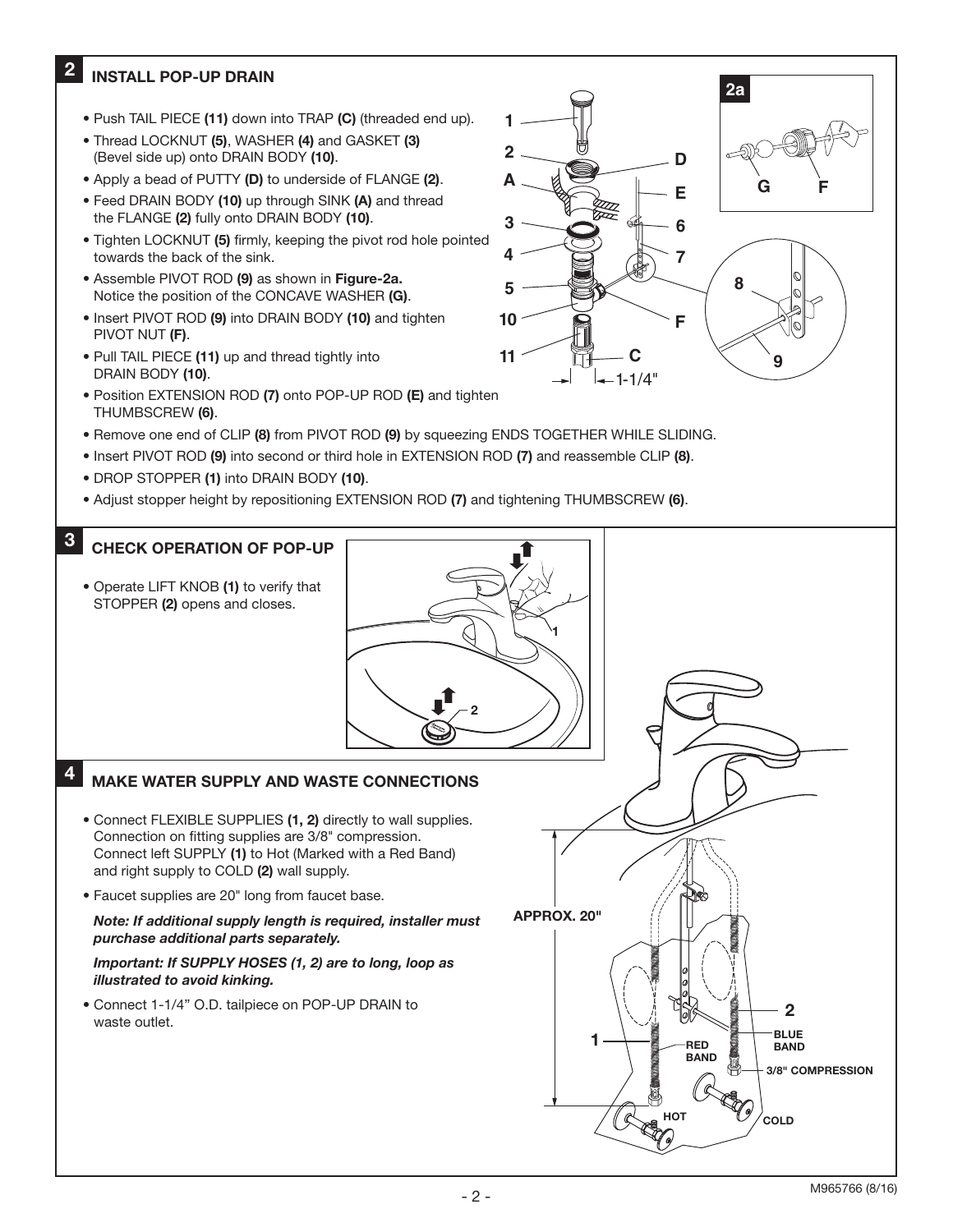## **5** TEST INSTALLED FITTING

- With HANDLE (1) in OFF position, turn on WATER SUPPLIES (2) and check all connections for leaks.
- Remove AERATOR (3).
- Operate HANDLE (1) to flush water lines thoroughly.
- Replace AERATOR (3).

## CHECK DRAIN CONNECTIONS

- Operate POP-UP KNOB (4) and fill lavatory with water. Check that DRAIN STOPPER (5) makes a good seal and retains water in Sink.
- Release POP-UP KNOB (4) down and check all drain connections and "P" trap for leaks.  $\longrightarrow$  Tighten if necessary.

6

**SERVICE** 

# CAUTION Turn off hot and cold water<br>supplies before beginning.

- To remove or replace cartridge:
	- Turn valve to OFF position.
	- Pull out PLUG BUTTON (1) and remove HANDLE SCREW (2).
- Pull off HANDLE (3) and CAP (4).
- Pull out CARTRIDGE (5).
- Inspect CARTRIDGE (5) and O-RINGS (6) for debris and clean if necessary.
- Clean MANIFOLD (7) and rinse clean.
- Reinstall CARTRIDGE (5) and O-RINGS (6) onto MANIFOLD (7).
- Reinstall CAP (4) and HANDLE ASSEMBLY (3).
- If spout drips, operate handle several times from OFF to ON and HOT to COLD position. Do not force - handle turns only 90˚.

### ADJUST HOT LIMIT SAFETY STOP

By restricting HANDLE rotation and limiting the amount of hot water allowed to mix with the cold, the HOT LIMIT SAFETY STOP (8) reduces risk of accidental scalding. To lower the maximum hot water temperature of your faucet, all you need to do is adjust the setting on the HOT LIMIT SAFETY STOP (8). Note: The HOT LIMIT SAFETY STOP (98 is set at the neutral setting from the factory. *Fig. A.*

- To adjust HOT LIMIT SAFETY STOP:
	- Remove HANDLE ASSEMBLY (3), CAP (4)
	- Set the CARTRIDGE STEM (9) to the OFF position.
- Lift up the HOT LIMIT SAFETY STOP 8).
- Place the HOT LIMIT SAFETY STOP (8) in the desired GRAY SHADED AREA (10) to limit the hot water. *Fig. B*.
- Reinstall CAP (4) and HANDLE ASSEMBLY (3).

#### 7 CARE INSTRUCTIONS:

DO: SIMPLY RINSE THE PRODUCT CLEAN WITH CLEAR WATER. DRY WITH A SOFT COTTON FLANNEL CLOTH. DO NOT: DO NOT CLEAN THE PRODUCT WITH SOAPS, ACID, POLISH, ABRASIVES, HARSH CLEANERS, OR A CLOTH WITH A COARSE SURFACE.



"P" TRAP

2.5mm HEX KEY

1

ON $\approx$ 

OFF

́нот COLD

3

2

4

WASTE **OUTLET** 

 $\overline{2}$